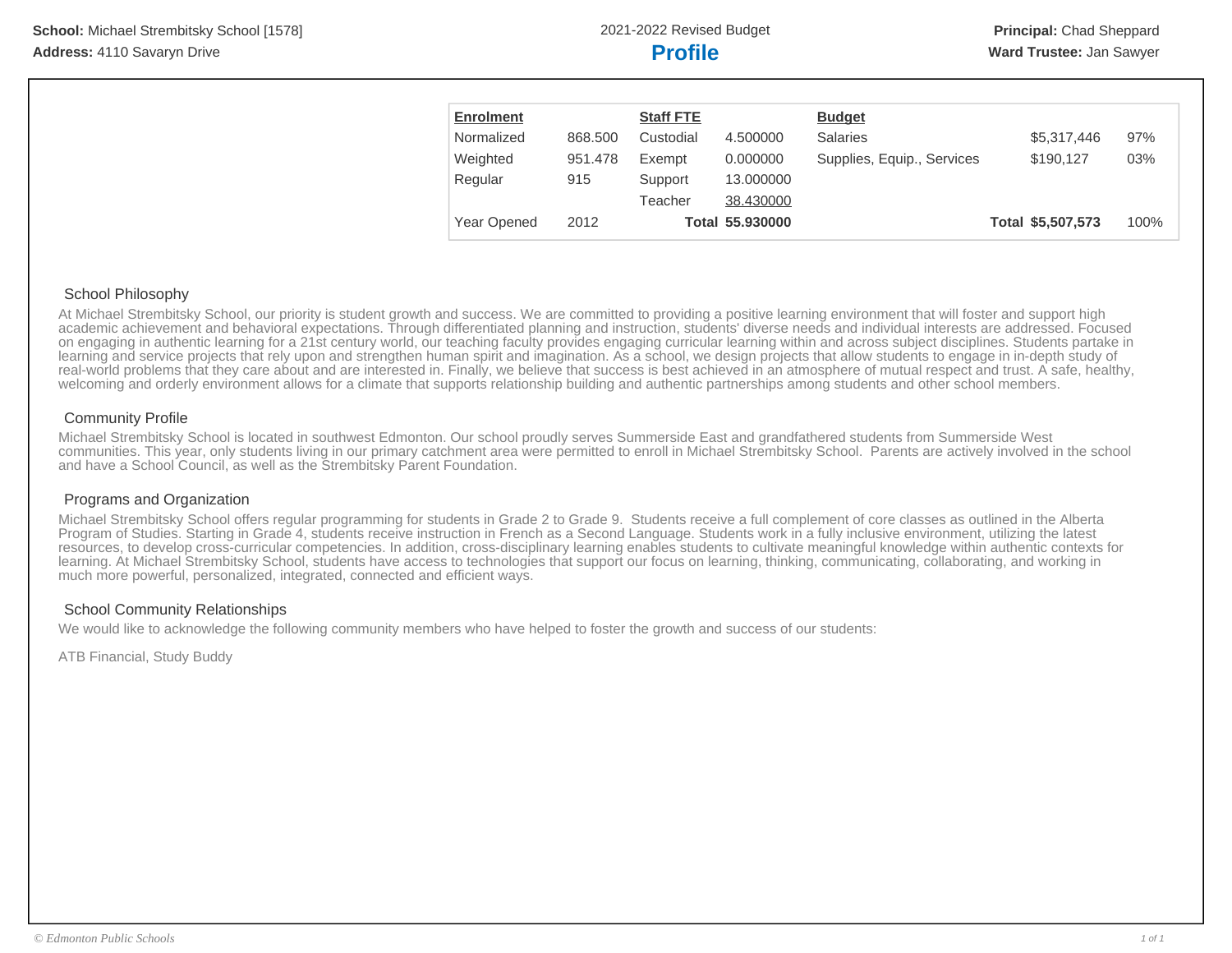#### **Division Priorities 2018-2022**

- 1. Foster growth and success for every student by supporting their journey from early learning through high school completion and beyond.
- 2. Provide welcoming, high quality learning and working environments.
- 3. Enhance public education through communication, engagement and partnerships.

Based on the three SMART goals that were established for 2020-2021, report on the results you achieved (with evidence, including referencing the school's Alberta Education Assurance Measure results (formerly the Accountability Pillar results) and describe how achievement of the goal supports the above Division Priorities that were in effect when the goal was set.

We engage literacy and numeracy support and enrichment for all students.

By June 2021, there will be an increase of students writing and reading at or above grade level as measured by district HLAT Writing (Grades 2 to 9) and BAS from grades 2 to 6. At MSS our HLAT Writing results will increase by 2% from 86.7 to 88.7% and Reading Achievement at or above grade level will increase 3% from 82% to 85%. This will be achieved by regular, small group work targeting reading and writing growth and increased intervention support during Response to Intervention time in all grades as determined by the results of BAS baseline assessment and HLAT writing assessment.

By September 2021, there will be an increase in the number of students demonstrating a proficient standard (66%-79%) or higher in math as measured by the Fall administration of the MIPI. This will be achieved through regular, small group work targeting areas of need as determined by the MIPI and implementing Math intervention support during Response to Intervention time in all grades.

**Results Achieved:** According to the spring HLAT writing assessment, our students' achievement in writing at or above grade level decreased from 86.7% to 81.4%. As the BAS was not administered in the spring, Reading Achievement at or above grade level for our students was measured by daily triangulation of reading growth. In comparison with this same measure in 2020 to 2021 our students reading at or above grade level increased 1.8% from 79.3% to 81.1%. These results were achieved by regular, small group work targeting reading and writing growth and increased intervention support during Response to Intervention time in all grades.

In a comparison of the fall 2020 and 2021 MIPI assessments, there was a 3% increase in the number of students demonstrating a proficient standard (66%-79%) or higher in math. The proficient standard increased from 63% in September 2020 to 66% in September 2021 This was achieved through regular, small group work targeting areas of need as determined by the MIPI and implementing Math intervention support during Response to Intervention time in all grades.

We engage catchment staff in targeted job embedded collaboration, professional learning opportunities & collaboration with community partners.

By June 2021, staff will engage in professional learning activities focused on collaborative work related to literacy, numeracy and cross-curricular competency development and will share their learning throughout the year. Staff satisfaction with professional learning will increase 5% from 85% to 90%. At MSS this will be achieved by building in structures and time for researching and implementing best practices that will support student learning and regular sharing and collaboration with colleagues.

By October 2021, J Percy Page catchment schools will maintain and or increase the Accountability Pillar results in the areas of Continuous Improvement, Education Quality, Preparation for Lifelong Learning, World of Work, and Citizenship. Our school overall average in these areas will increase 5% from 85% to 90%. This will be achieved through regular collaboration to share and reflect on areas of student need and growth and strategies to improve student learning.We engage literacy and numeracy support and enrichment for all students.

By June 2021, all staff at MSS will have completed Kids These Days professional learning by Dr Jody Carrington to support student and staff wellness. Overall satisfaction with MSS as a safe and caring learning environment from the Accountability Survey will increase 5% (from 89.5% to 94.5%).

**Results Achieved:** Throughout the year, staff engaged in professional learning activities focused on collaborative work related to literacy, numeracy, educational technology and cross-curricular competency development. This learning was shared with colleagues during grade meetings and monthly professional learning sessions. Staff satisfaction with professional learning increased 6.5% from 85% to 91.5%. This increase suggests the positive impact of building in structures and time for researching and implementing best practices while regularly sharing and collaborating with colleagues.

According to the Assurance Measures survey results in the areas of Continuous Improvement, Education Quality, Work Preparation, and Citizenship, our school overall average in these areas decreased 2% from 85% to 83%. At MSS, all staff participated in regular collaboration to share and reflect on areas of student need and growth and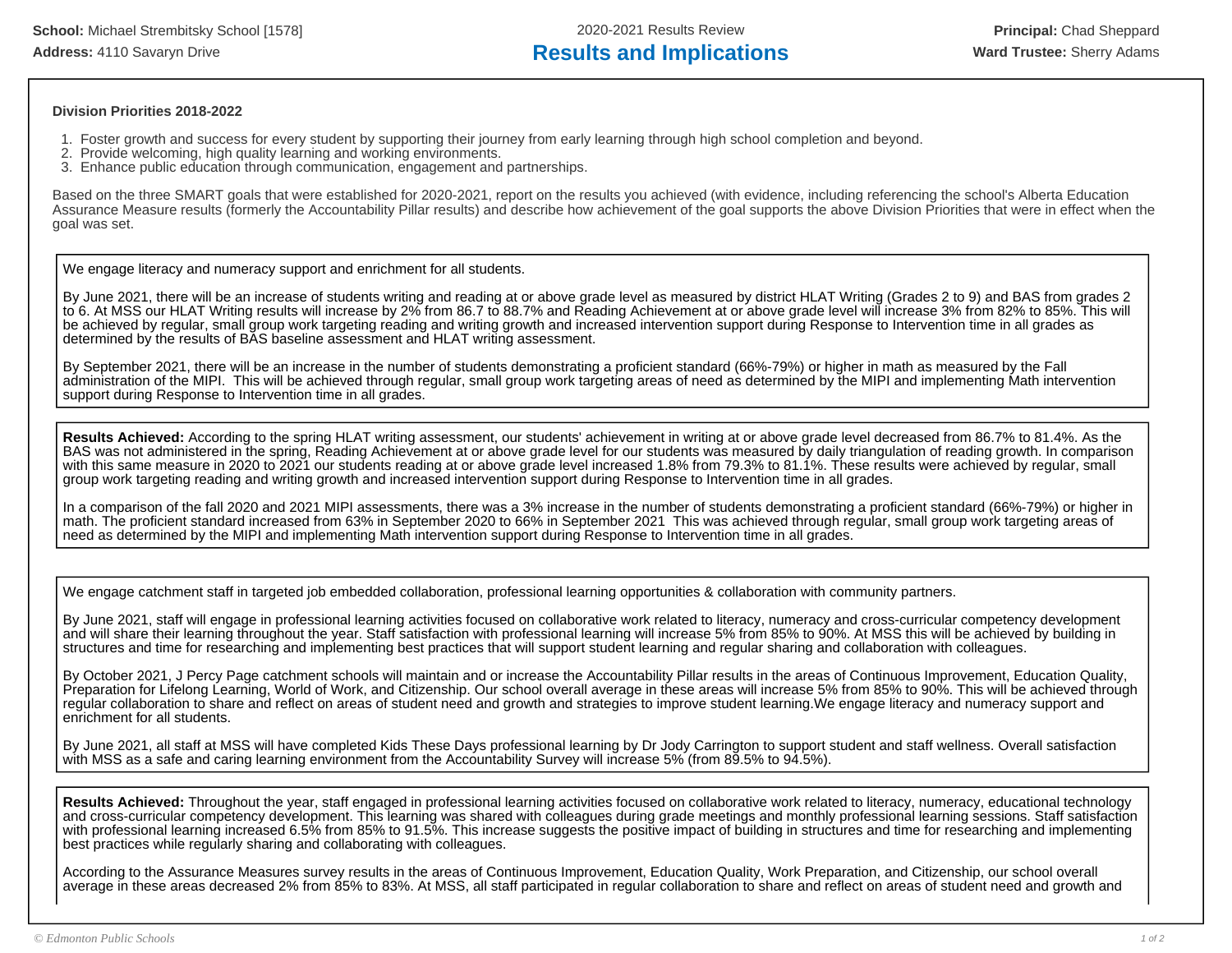strategies to improve student learning. We engaged literacy and numeracy support and provided enrichment for all students within their cohorts.

All staff at MSS completed Kids These Days professional learning by Dr. Jody Carrington to support student and staff wellness. Overall satisfaction with MSS as a safe and caring learning environment from the Assurance Measures Survey increased 1.5% (from 89.5% to 91%).

Provide parents with a range of opportunities to become increasingly engaged in their child's education.

By June 2021, our Parental Involvement rating will increase by 10% (increasing from 82.9% to 92.9%) as measured on the Accountability Pillar. This will be achieved by School administration collaborating with School Council to elicit input into educational programming and engagement opportunities for the community on a variety of educational topics. We will work to connect families with community supports through our Specialized Learning Support Team as needed. On an on-going basis, parents will also be provided with updates via School Zone postings, teacher newsletters and phone outs. While staff have a variety of online communication tools they use with families, all will be linked to Schoolzone for easier parental access. Each grade-level team will provide opportunities for parents to engage in conferences that highlight students' learning and ways that we are working towards achieving the goals of our School Plan. We will connect with families throughout the year to gather their input into the direction of teaching and learning at MSS, families' current level of involvement and the areas in which families would like further involvement.

**Results Achieved:** The Parental Involvement rating, as measured by the Assurance Measures survey, decreased by 2.7% (shifted from 82.9% to 80.2%). School administration collaborated with School Council to elicit input into educational programming and engagement opportunities for the community on a variety of educational topics. We connected families with community supports through our Specialized Learning Support Team as needed. On an on-going basis, parents were provided with updates via SchoolZone postings, teacher newsletters and phone outs. While staff had a variety of online communication tools they used with families, all were linked to SchoolZone for easier parental access. Each grade-level team provided opportunities for parents to engage in virtual conferences that highlighted students' learning and ways that we were working towards achieving the goals of our School Plan. Due to the Pandemic, connecting with families throughout the year to gather their input into the direction of teaching and learning at MSS, families' current level of involvement, and the areas in which families would like further involvement, was limited.

**What were the biggest challenges encountered in 2020/21?** The biggest challenge was teaching and learning in a Pandemic including the many safety protocols, the regular shifts between in-person and online learning and the daily uncertainties. While staff did an excellent job maintaining high quality teaching, in whatever form of delivery required, these interuptions to learning and the inability to connect in the ways we were used to was a huge challenge. We are proud of how our community pulled together to keep the success of all students as the focus in the face of a Pandemic.

 **What are the implications from 2020/21 that will impact your current year plan?** Our Response to Intervention program is entering year 2 of its implementation. The Response to Intervention Committee is exploring ways, with support from our Literacy and Numeracy Committees, to enhance this work within the ongoing safety protocols. We have implemented a number of fall benchmarks (MIPI, CAT4, Resiliency Survey, Learning Loss Assessment, SLA, EYE-TA) that will help to effectively target areas for growth.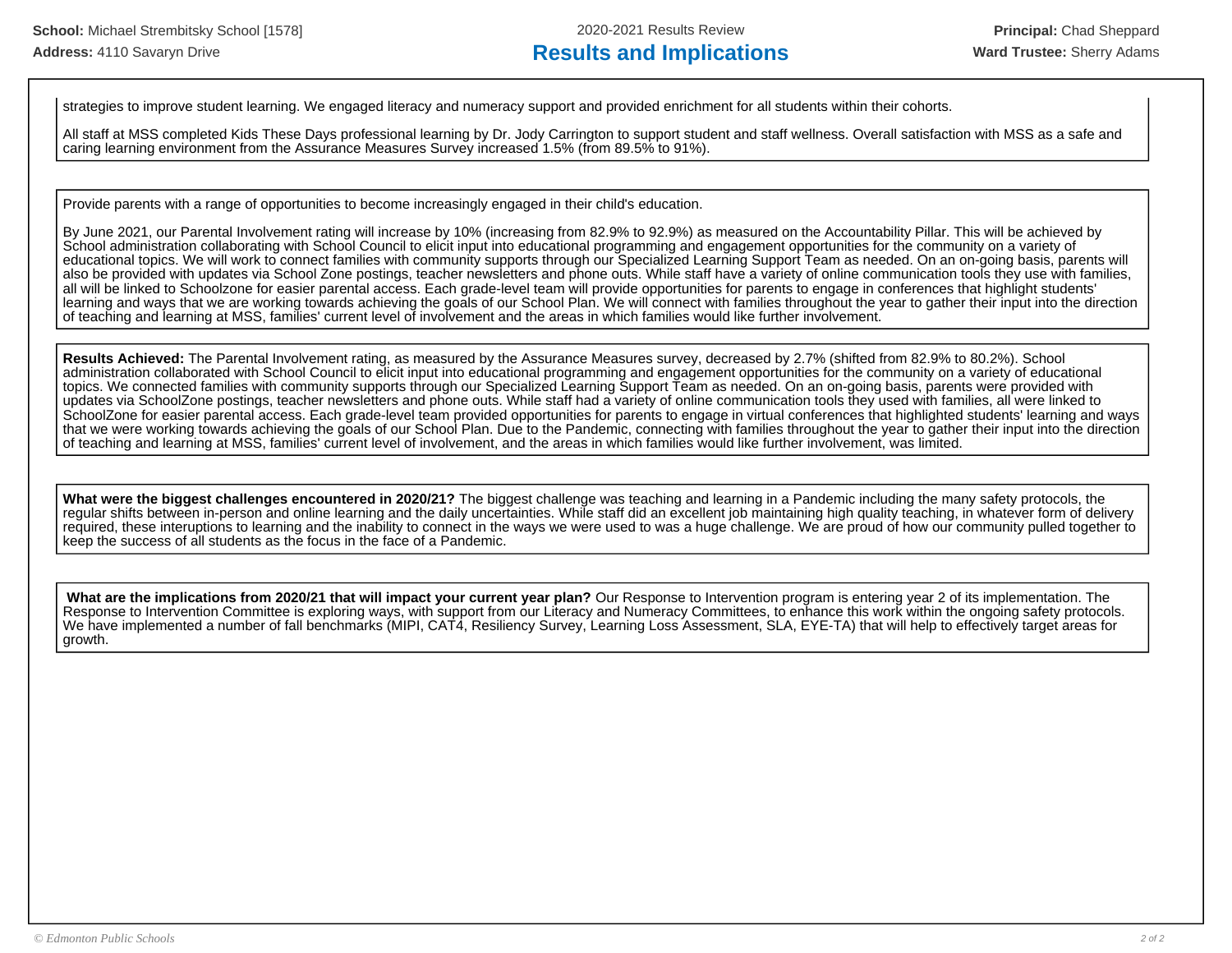#### **Division Priorities 2018-2022**

- 1. Foster growth and success for every student by supporting their journey from early learning through high school completion and beyond.
- 2. Provide welcoming, high quality learning and working environments.
- 3. Enhance public education through communication, engagement and partnerships.

The following SMART (Specific, Measureable, Attainable, Relevant, Time-Framed) goals have been established for the 2021/2022 school year. Select the Division Priority number that the goal supports from the drop-down box. Schools are to set one goal for each priority. Central DU's can set their goals around one or more priorities.

#### **We engage in literacy and numeracy support and enrichment for all students.**

By June 2022, there will be an increase of students writing and reading at or above grade level as measured by district HLAT Writing (Grades 1 to 9), CAT 4 (Grades 2-9) and the BAS Reading assessment (Grades 1 to 9). At MSS, our HLAT Writing results will increase by 2% from 81.4 to 83.4% and Reading Achievement at or above grade level will increase 3% from 82% to 85%. This will be achieved by regular, small group work targeting reading and writing growth and increased intervention support during Response to Intervention time in all grades as determined by the results of the BAS and CAT 4 reading baseline assessments and HLAT writing assessment. Staff will support student learning by selecting resources that accurately reflect and demonstrate the strength and diversity of First Nations, Metis and Inuit including the use of the Under One Sun series, resources provided through being a Downie-Wenjack Foundation Legacy School and our shared First Nations, Metis and Inuit resources.

By June 2022, there will be an increase in the percentage of students working at or above grade level in math as measured by a comparison of the Fall and Spring administration of the CAT 4. The percentage of students working at or above grade level will increase by 5% from 57.68% to 62.68%. This will be achieved through regular, small group work targeting areas of need as determined by the fall MIPI, CAT 4, Provincial Numeracy screener and implementing Math intervention support during Response to Intervention time in all grades.

The Response to Intervention Committee, with support from our Literacy and Numeracy Committees, will provide staff with resources and structures to enhance this work within the ongoing safety protocols.

**Priority 1**

### **We engage catchment staff in targeted job embedded collaboration, professional learning opportunities & collaboration with community partners.**

By June 2022, staff will engage in professional learning activities focused on collaborative work related to literacy, numeracy, assessment and cross-curricular competency development and will share their learning throughout the year. Staff satisfaction with professional learning will increase 1.5% from 91.5% to 93%. At MSS this will be achieved by building in structures and time for researching and implementing best practices that will support student learning and regular sharing and collaboration with colleagues.

By June 2022, all staff at MSS will have participated in Resilience professional learning, following the work of Dr. Ungar, to support student and staff resilience and engagement. According to a comparison of the fall and spring Resilience survey (Grades 4-9), students demonstrating above average or higher resilience will increase 2% from 63.21% to 65.21%. Student overall above average or higher engagement will increase 2% from 67.64% to 69.64%. This will be achieved through staff implementation of targeted strategies to support and enhance resilience and engagement gained during the Dr. Ungar professional learning. Overall satisfaction of MSS providing Welcoming, Caring, Respectful and Safe Learning Environments from the Assurance Measures Survey will increase 5% (from 88.9% to 93.9%).

#### **Provide parents with a range of opportunities to become increasingly engaged in their child's education.**

By June 2022, our Parental Involvement rating will increase by 5% (increasing from 80.2% to 85.2%) as measured on the Assurance Measures survey. This will be achieved by School administration collaborating with School Council to elicit input into educational programming and engagement opportunities for the community on a variety of educational topics. We will work to connect families with community supports and our Specialized Learning Support Team as needed. On an on-going basis, parents will be provided with updates via School Zone postings, teacher newsletters and phone outs, and provided regular opportunities to engage in meaningful conversations about their child's learning. While staff have a variety of online communication tools they use with families, all will be linked to SchoolZone for easier parental access. Each grade-level team will provide opportunities for parents to engage in virtual showcases and conferences that highlight students' learning and ways that we are working towards achieving the goals of our School Plan. We will connect with families throughout the year to gather their input into the direction of teaching and learning at MSS, families' current level of involvement and the areas in which families would like further involvement.

**Priority 3**

**Priority 2**